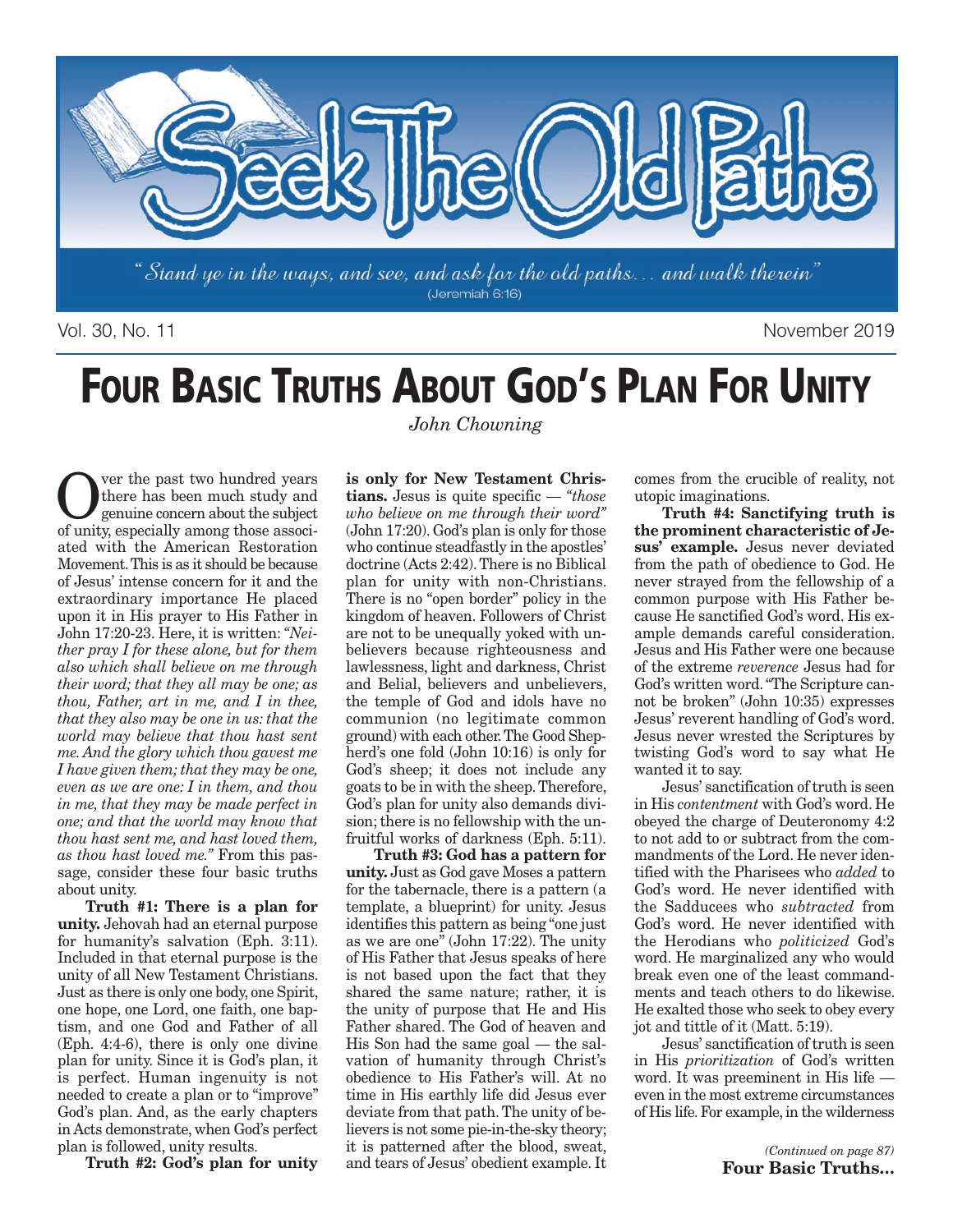

### **JUST CHRISTIANS**

The unity Christ demands requires that we be neither Catholic, Protestant nor Jew. It is hard for many to comprehend this because they believe everyone has to be one or the other. Yet New Testament Christians are none of these. We are just Christians. We are not any "kind" of Christians. We're just Christians. The Bible knows nothing of Methodist Christians, Baptist Christians, Lutheran Christians, Catholic Christians, etc. etc. etc.

Let me illustrate it this way, if I invented the very first automobile and drove it to town, people are certainly going to ask (since they've never seen one), "what is it?" My answer, "it's a car." Their reply is not going to be, "what *kind* of car?" It would be foolish for them to ask that question since it's the only one that exists. There are no "kinds" of cars, it's just a car. In the years following, other men make cars (somewhat similar to the original) and kept doing so until there were dozens and dozens and dozens of cars. But none of them were identical to the first car. If they were, they would be the same as the original car. But they weren't genuine. To the very last one, they added to the features of my car; and, took away from the features of my car. They added what they wanted and they took away what they did not want. They each gave a different name to their own invention such as Roller, Zoomer, Milton, Keeper, etc. etc. They all are fakes, impostors, counterfeits, cheap imitations, as far as the original car is concerned. Few want the original car any more. They like all the inventions and innovations offered by the sparkling and dazzling appearance of these "Johnny come lately" cars because they cater to men. Fortunately, in the world of cars it doesn't make any difference as to which one you drive, BUT in the world of the original church of Christ (Rom. 16:16), the "bride of Christ" (Rev.

21:2,9), the body of the redeemed (Eph. 1:7; 5:23), it makes all the difference between heaven and hell. Man has no choice as to which church he may be a member of. The choice has already been made by the Lord himself. It's His way or no way. We must humbly submit our will to the will of the Lord in heaven. Jesus said, *"And why call ye me, Lord, Lord, and do not the things which I say"* (Luke 6:46)? The Christ is the judge of all the earth, not us (2 Cor. 5:10). So, what "church" are you a member of — the original or cheap imitation? The world of denominations do not make up the church of Christ we read about in the New Testament. They are all divided, the very opposite of what the Lord prayed for (John 17:20- 21).

Jesus died and purchased his church with his own blood. It was established on the day of Pentecost in Acts 2. No one asked what "kind" of church it was. It was simply THE church — the only one that existed. On the other hand...

Denominations were established by men, not Christ. They have their origin all over the world, not in Jerusalem where the Lord's church began (Luke 24:49; Isa. 2:3). They began hundreds of years after the apostles, not in 33 A.D as we read in Acts chapter two. Denominational doctrines are of men, not the apostles and prophets of the New Testament (Eph. 2:20). Jesus said to the scribes and Pharisees, *"This people draweth nigh unto me with their mouth, and honoureth me with their lips; but their heart is far from me. But in vain they do worship me, teaching for doctrines the commandments of men"* (Matt. 15:8-9). Every single denomination (without exception) began at the *wrong place* (all over the world), at the *wrong time* (centuries after the New Testament), by the *wrong man (men)* (not the apostles and prophets of the first century) and teach the *wrong doctrines* (not the doctrines of the New Testament.

Denominations are plants which the heavenly Father did not plant. Jesus said they will be rooted up and cast into the eternal lake of fire. *"...Every plant, which my heavenly Father hath not planted, shall be rooted up"* (Matt. 15:13). *"And the beast was taken, and with him the false prophet that wrought miracles before him, with which he deceived them that had received the mark of the beast, and them that worshipped his image. These both were cast alive into a lake of fire burning with brimstone"* (Rev. 19:20). *"And whosoever was not found written in the book of life was cast into the lake of fire"* (Rev 20:15).

#### **UNITY AT ANY PRICE?**

God does not approve of all unity nor does He condemn all division. There are times we must not be united. Many passages tell us so. When there are those who are in error and will not repent, fellowship can not and must not exist between us. *"Wherefore come out from among them, and be ye separate, saith the Lord, and touch not the unclean thing; and I will receive you"* (2 Cor. 6:17). The teaching of church discipline shows that fellowship (unity) cannot be continued with those who teach and/or practice error and will not repent  $(1 \text{ Cor. } 5)$ . The faithful must withdraw themselves from those who do not love and practice the truth (1 Tim. 6:5). Those who teach contrary to sound doctrine are to be marked and avoided (Rom. 16:17-18; Titus 1:9). We are to *"...have no fellowship with the unfruitful works of darkness, but rather reprove them"* (Eph. 5:11).

Compromise among children of God is widespread today. So little concern is shown for the Lord's Way. Lectureships and seminars are many which promote everything from instrumental music to holy roller peprallies. Like Elymas the sorcerer, they stand against the faithful proclamation of God's Word and do not cease to pervert the right ways of the Lord (Acts 13:8-10). They are full of all subtilty and all mischief. They are children of the devil and enemies of all righteousness. Their eyes are full of adultery and they cannot cease from sin. They beguile unstable souls and their heart they have exercised with covetous practices. They are as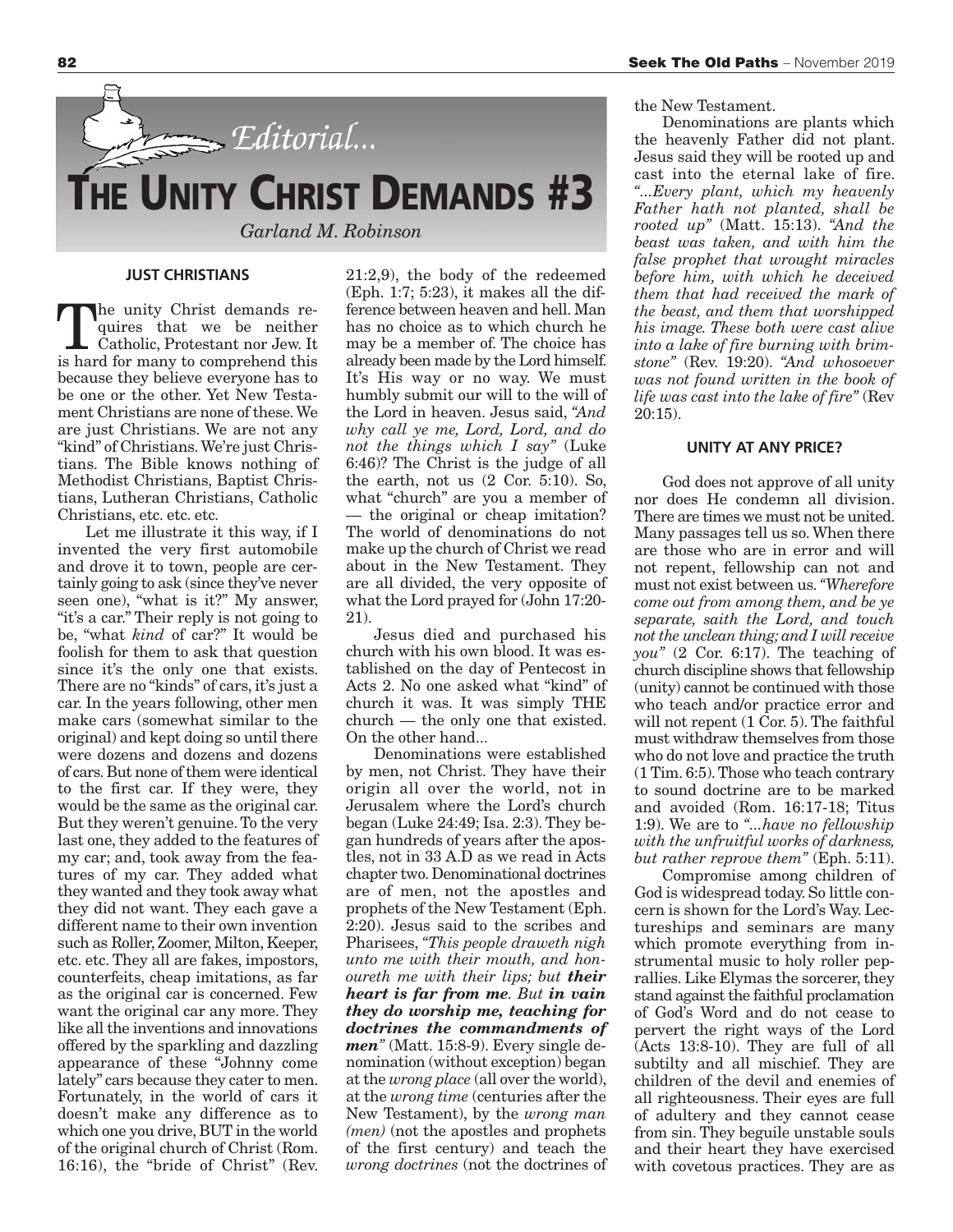cursed children and have forsaken the right way, and are gone astray, following the way of Balaam the son of Bosor, who loved the wages of unrighteousness (2 Peter 2:14-15).

By inspiration, Jude wrote, *"...These speak evil of those things which they know not: but what they know naturally, as brute beasts, in those things they corrupt themselves. Woe unto them! for they have gone in the way of Cain, and ran greedily after the error of Balaam for reward, and perished in the gainsaying of Core. These are spots in your feasts of charity when they feast with you, feeding themselves without fear: clouds they are without water, carried about of winds; trees whose fruit withereth, without fruit, twice dead, plucked up by the roots; Raging waves of the sea, foaming out their own shame; wan-* *dering stars, to whom is reserved the blackness of darkness for ever"* (Jude 10-13).

I love peace. I hate controversy. I deplore wrangling and contention. I would love to get along with everyone. However, I love the Way of the Lord more. I love it more than my own personal feelings. You must also. The Bible warns of those who depart from the faith and exhorts us to hold steadfast and not follow them. *"Now the Spirit speaketh expressly, that in the latter times some shall depart from the faith, giving heed to seducing spirits, and doctrines of devils"* (1 Tim. 4:1). *"Therefore, my beloved brethren, be ye steadfast, unmoveable, always abounding in the work of the Lord, forasmuch as ye know that your labour is not in vain in the Lord"* (1 Cor. 15:58).

As much as we might love peace and hate controversy, we must understand there can be no peace until there is purity first — purity of doctrine — soundness in the faith. *"But the wisdom that is from above is first pure, then peaceable, gentle, and easy to be intreated, full of mercy and good fruits, without partiality, and without hypocrisy"* (James 3:17). Bible unity, which is God-approved unity, will not be achieved until those who truly desire it submit themselves to a *"thus saith the Lord."* They must love book, chapter and verse teaching and preaching. They must do all in the name of the Lord. Paul wrote, *"And whatsoever ye do in word or deed, do all in the name of the Lord Jesus, giving thanks to God and the Father by him"* (Col. 3:17).

## **"WHO HATH BEEN HIS COUNSELOR?"**

### *Roger D. Campbell*

That is a Bible question. It is recorded in Romans<br>11:34. It is found in a context in which Paul has<br>declared that both Jews and Gentiles can have<br>access to God's saluation if they come to Him and stay 11:34. It is found in a context in which Paul has access to God's salvation if they come to Him and stay with Him by faith (Rom. 11:20,32). Is God's plan wise? *"O the depth of the riches both of the wisdom and knowledge of God! How unsearchable are his judgments, and his ways past finding out"* (11:33). Another question: *"For who hath known the mind of the Lord"* (11:34)? The answer, of course, is that no one knows the Lord's mind unless He reveals what He is thinking.

So, back to our question: "Who hath been his counselor?" Many humans think highly of their brain power, but not one of them is infinite in understanding like Jehovah is (Psalm 147:5). A bunch of folks hold themselves in high regard, so surely the Lord would feel privileged to hear their ideas on a variety of matters. Not so, my friend, not so. As humans, we need to learn to "know our place." Our place is not on God's level. There are some realities that I need to face and accept.

**God does not need me**. In describing the God of heaven to the Athenians who did not know Him, Paul said, *"Neither is worshipped with men's hands, as though he needed any thing, seeing he giveth to all life, and breath, and all things"* (Acts 17:25). Nope, God does not need me. I am the one who needs Him!

**God does need my input**. Presidents and prime ministers have hand-selected advisors. In some cases, some of them wield such influence over the national leader that it may be said of them, "The President will not make a move until He has consulted with so and

so." In stark contrast to that, God does not seek or need the advice, suggestions, or "two cents" of any human being, including me. God got along extremely well before any of us came along, and don't you know He will continue to manage things just fine long after you and I leave this world?! It is the height of arrogance to think that my thoughts somehow could be helpful to the Lord. It is blasphemous to think that God somehow would be better off if He would consult me on any particular matter.

**God does not need my permission**. He does not need my "okay" in order to declare that something is right, required, wrong, or acceptable. If He says that a lying tongue is an abomination, then that is just what it is (Prov. 6:16-17). If He says that the purpose of water baptism is to wash away sins, then that is just what it is (Acts 22:16). If He says that receiving or not receiving physical circumcision has nothing to do with a person's salvation, then that is the way it is (Gal. 5:6). If He says that He will judge the world on the day which He has appointed, then that is exactly what will transpire (Acts 17:31). No, God does not need my permission to speak, act, command, or forbid.

God's thinking is way above ours (Isa. 55:8-9). He does not need human counselors; never has, never will. It is not my business to try and run God's affairs. Rather, I ought to be concerned about finding God's answer to this question: "What shall I do, Lord?" (Acts 22:10).

> *120 Fawn Dr. Cleveland, TN 37412*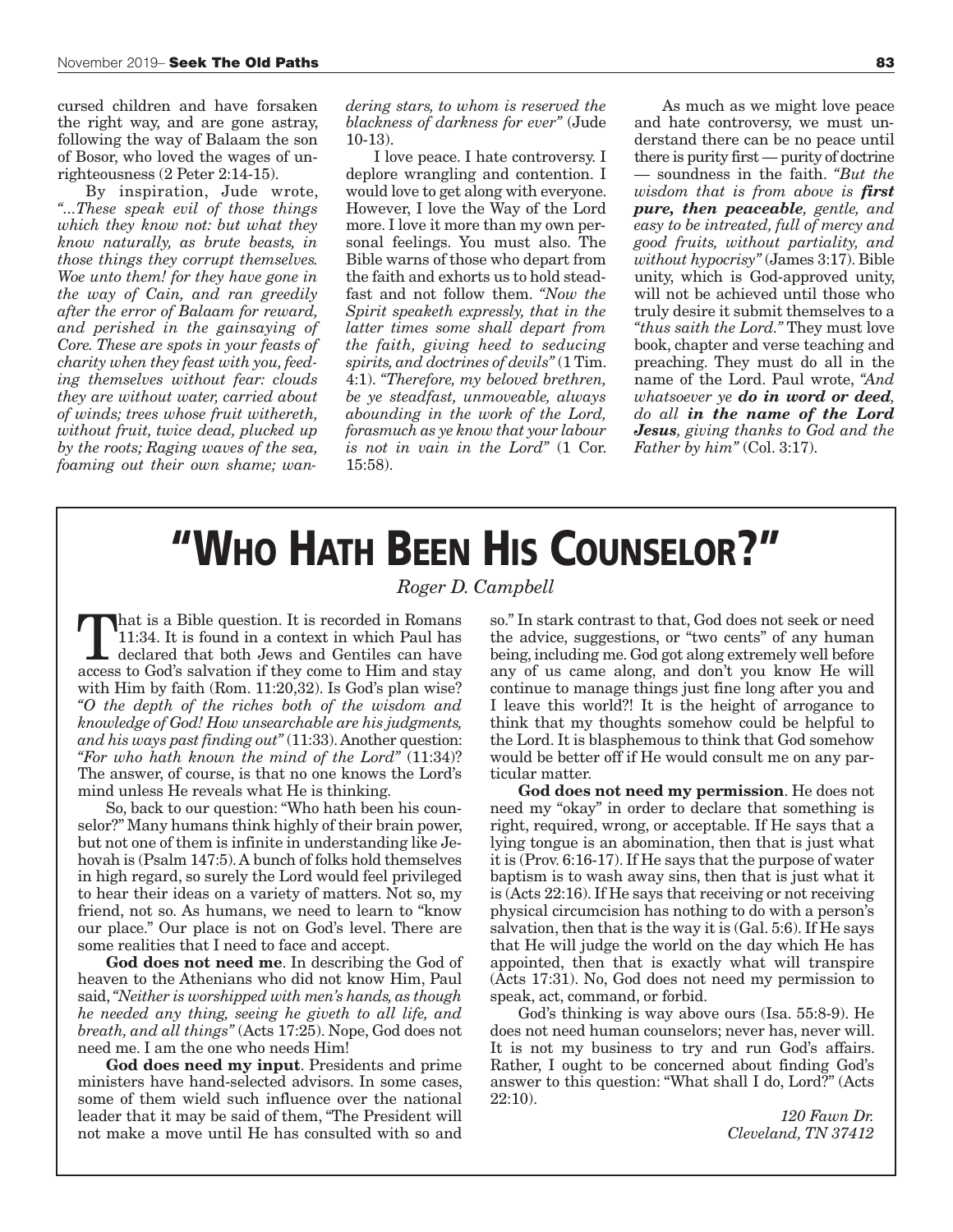# **THE NEW CREATURE #2**

In my previous article (Oct/2019), I<br>documented the almost universal<br>consensus that Romans 8:19-25 is a<br>difficult passage that is subject to varin my previous article (Oct/2019), I documented the almost universal consensus that Romans 8:19-25 is a ous potential explanations. I promised to provide three basic approaches to this text, and to include among those three my own analysis. That is what I will do in this article.

I begin with the suggestion that the passage is a personification; that in this passage the non-rational creation is spoken of as though it were a rational person who is included in our own deliverance in order to assure us of how glorious our actual deliverance will be. Wayne Jackson takes an approach like this, and I encourage my readers to consider what he has said. Bear in mind as you read his comments that he wrote them before the current controversy had reached this level among brethren, and at a time when the most vocal advocates of an eternal earth were the Jehovah's Witnesses. I do not always concur with Wayne Jackson, but I have high regard for him. I appreciate the work he has done in thinking through and commenting on a multitude of controversial scriptural subjects, and for making his explanations readily available to us (see www.christiancourier.com). There are things that appeal to me about Wayne Jackson's analysis. His approach is simple and consistent, it has the fewest difficulties, there is Biblical precedent for such personification, it is in harmony with everything else the Bible teaches, and he does not try to establish or bolster a fundamental doctrine that is not amply and clearly taught elsewhere.

A second approach is the idea that the creation is the non-rational creation, and that it means that the animals, vegetables, and minerals of the earth will be renewed to become the eternal home of the righteous at the second coming of Christ. I encourage my readers to read this explanation from the *Commentary on Paul's Letter to Romans* written by Moses Lard. Moses Lard was a Bible scholar who is often ranked in excellence along with J. W. McGarvey. I first became acquainted with the work of Lard when I read his acclaimed *Review of Campbellism Examined,* which he wrote at the request of Alexander

### *Bill Boyd*

Campbell. When I lived in Nebraska, I learned that he was buried in St. Joseph, Missouri. Because of my regard for Moses Lard, I visited his grave on one of my many trips through St. Joseph, and provided directions to his burial plot for Scott Harp's web page on The History of the Restoration Movement (see www.therestorationmovement.com). Advocates of renewed earth doctrines who think this view is without problems are in denial. If the creation of Romans 8:19-25 is that which is non-rational, how does it earnestly expect, wait, will, groan, travail, and hope? The ready answer for this is that this is a personification, but this answer gets us into Wayne Jackson's territory without the consistency. If the creation exhibits these spiritual qualities by way of personification, then how do we know that the creation itself is not a personification? And how could non-rational material things be *"delivered into the glorious liberty of the sons of God?"* The idea is incomprehensible. This view has the most difficulties, it meets with the most resistance, and the way it has recently reemerged, it has become the most troubling and divisive.

A third approach is that the creation is the rational human creation. Burton Coffman suggests that this is the spiritually lost creation. Coffman explains himself in his commentary on Romans better than some have explained Coffman. Others suggest that the creation is the spiritually saved creation. This latter view is that of Robertson L. Whiteside in *A New Commentary on Paul's Letter to the Saints in Rome,* and it is that of my father, as expressed in his commentary on Romans, *System of Salvation,* by James W. Boyd (see www.aburningfire.net). In this approach, the *"creation"* is a Christian. This is easy to test for yourself. Read Romans 8:19-21 substituting the word *"Christian"* for *"creation."* The use of the word translated *"creation"* for a rational being is common in the New Testament. Jesus said to *"preach the gospel to every creature"* (Mark 16:16). Paul said, *"Be not moved away from the hope of the gospel, which ye have heard, and which was preached to every creature which is under heaven"* (Col. 1:23). In another place Paul wrote, *"For in Christ Jesus*

*neither circumcision availeth any thing, nor uncircumcision, but a new creature"* (Gal. 6:15). In Ephesians 2:10 Paul wrote, *"we are his workmanship, created in Christ Jesus unto good works,"* and a few verses later he wrote of the church as the creation of Christ; *"Having abolished in his flesh the enmity, even the law of commandments contained in ordinances; for to make in himself of twain one new man"* (Eph. 2:15). The verb translated *"made"* in the King James Version is translated *"create"* in the American Standard Version. In Ephesians 4:24 Paul wrote, *"put ye on the new man, which after God is created in righteousness and true holiness."* In this very chapter itself (Romans 8), Paul uses the word *"creature"* in reference to rational creatures, including *"angels," "principalities,"* and *"powers"* (see Rom. 8:38-39).

A common objection to this view is that the *"creation"* in Romans 8:19 cannot be included among *"sons of God"* because the text says; *"the creation waiteth for the manifestation of the sons of God."* I know from experience that this objection is not valid. I am a Christian, and I *"wait for the manifestation of the son of God."* Every Christian is waiting for this manifestation. Paul said in this very context that we will be *"glorified together"* with Christ, and that the *"glory"* for which we hope has not been *"revealed"* (Rom. 8:17-18). John said, *"Now are we the sons of God, and it doth not appear what we shall be; but we know that, when he shall appear, we shall be like him; for we shall see him as he is"* (1 John 3:2). Peter said that our *"living hope"* (1 Peter 1:3) is *"ready to be revealed in the last time"* (1 Peter 1:5), hence, we earnestly expect and wait for its manifestation. After the judgment, we will know who the sons of God are, and what we shall be.

Romans 8:22 speaks of *"the whole creation."* It has been suggested that *"the whole creation"* may be the church (see comments on Ephesians 2:15 above). Others have suggested that it may be the whole of humankind, or once again, the whole of God's rational and non-rational creation personified. I suggest that whole of humankind seems to best fit the context and flow of Paul's thought in this view, but as pointed out by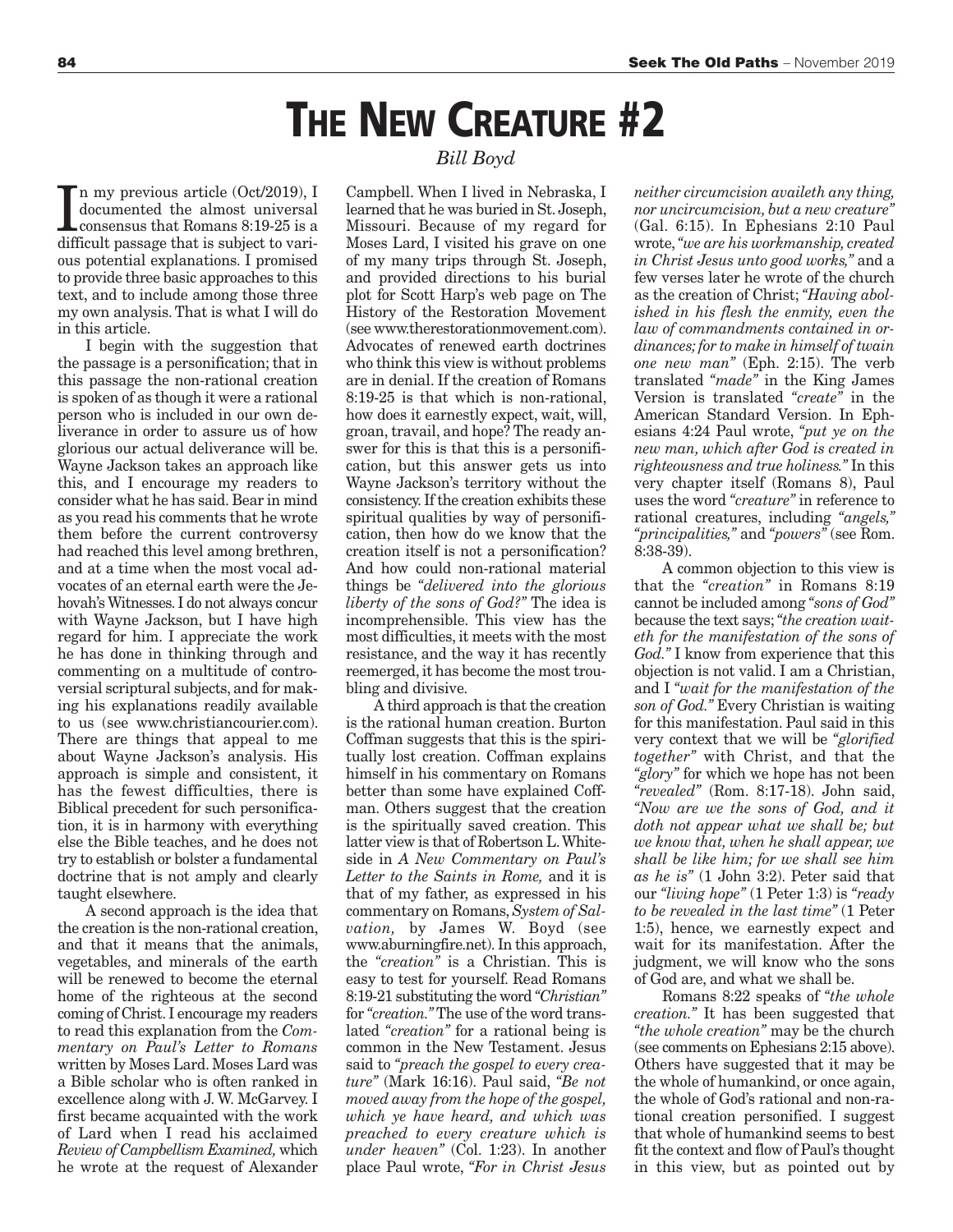Robertson L. Whiteside in his comments on this passage, *"...no hope — no future outlook — is attributed to the whole creation"* (p.185). As for *"...ourselves also, which have the first fruits of the Spirit"* (Rom. 8:23), these groan along with the rest of the *"whole creation,"* but the difference is, these have hope.

This latter approach has something going for it that the others do not have. Compare what Paul said in Romans 8 with what he wrote in 2 Corinthians 5. In 2 Corinthians 5:1-4 Paul said, *"For we know that if our earthly house of this tabernacle were dissolved, we have a building of God, an house not made with hands, eternal in the heavens. For*

*in this we groan, earnestly desiring to be clothed upon with our house which is from heaven: If so be that being clothed we shall not be found naked. For we that are in this tabernacle do groan, being burdened: not for that we would be unclothed, but clothed upon, that mortality might be swallowed up of life."* And, in 2 Corinthians 5:17 he said, *"If any man be in Christ, he is a new creature: old things are passed away; behold, all things are become new."* Read the whole of 2 Corinthians 5 for the context. Here we have the same writer, writing on the same subject, and using the same language. It is the same hope, the same groaning, the same burden, the same

waiting, and the same earnest expectation and desire; why not, then, the same creation?

These are the three major approaches to Romans 8:19-25 that I promised. I encourage you to consider each of them carefully. See for yourself what others are suggesting. This passage is key to renewed earth theologies, but it falls short of a proof text, and without a proof text, their suppositions are difficult to sustain.

> *wmhboyd@aol.com 647 Finger Bluff Road Morrison, TN 37357*

# **"THAT USED TO BE A CHURCH"**

**M** y wife and I often like to go on<br>tryside exploring and reminisc-<br>ing shout how things used to be when long drives through the couning about how things used to be when we were much younger. After a recent excursion it occurred to me that often we would see a building that had either been converted into a home or had been abandoned entirely that was at one time a faithful congregation of the Lord's church.

This made me sad because a lot of these buildings were places where she and I had worshiped as youngsters. I could see the faces etched in my memory of the brethren that made up these local congregations. Some, we had attended regularly with our families. Others, we had attended while visiting one of the Gospel meetings that were held by most of the congregations at that time. While I'm aware that some of this is due to population changes, I can assure you that the percentage of population decrease doesn't come close to the percentage of membership decline in the church.

Not only does it make me sad, but also causes me to ask the question we all need to ask. What has happened in the Lord's church that has led to such a state? We now find a great number of congregations either dead, dying, or completely going off into left field with some form of new doctrine or approach that is not even close to the pattern we find in the New Testament as if it will be the "Silver Bullet" needed to add more members.

### *Mike Tincher*

A young boy came home from school one day and said, "Dad, I think I flunked my math test." To which his dad replied, "Son, don't be negative, be positive." The son said, "Well dad, I'm positive I flunked that math test."

Like the young boy, I'm not trying to be negative, I'm being positive. I'm positive that if we don't heed the Scriptures and make the necessary changes needed, many souls are going to be lost. Many of these souls are currently members of the Lord's church who either feel all is fine with the current state of things, or who are in denial and have convinced themselves all is fine, or who feel there's nothing we can do. They've given up.

While not even attempting to cover all the possibilities as to why we were once the fastest growing religious group in America, to the realization that we have been in a serious decline for a while, I would like to cover just a few of the major reasons that are actually taking place in the church today that are causing such a rapid decline. Of course, these aren't all of the reasons but are some the main ones I have observed. They are actually the root to all of the other problems I can think of.

1. **A lack of truly qualified leadership by our elders.** We need to seek to find men who qualify TOTALLY regarding the qualifications that are taught in Titus 1:6-11 and 1 Timothy 3:1-7. Not perfect men, but qualified men. Not appointing them just because they are good business or community leaders, or

men who feel their job consists mainly of logistical things such as building maintenance. Why would we need the qualifications set forth in Timothy and Titus to decide what color the stripes should be on a parking lot?

What we must have are men with true backbone to make the often hard decisions that must be made in standing for the Word of God. Such as: 1) oversight of the spiritual growth of a congregation, 2) being watchmen against sin in the local body, 3) guarding against false teaching, 4) overseeing church discipline, 5) educational programs, 6) proper use of God's money (not the hoarding of it), 7) not worrying about whether their decision is going to be popular, politically correct, or ruffling a few feathers because of a firm biblical stance. We don't need men who stick their head in the sand when sin presents itself in the congregation because they feel it's none of their business. It is their business! This awesome responsibility is why 1 Timothy 5:17 shows that not only are they deserving of respect as overseers, but financial support as well. It is, as it should be, a job (work). I've heard it said that at most congregations, the preacher does the most of elders' work and the elders do the most of deacon's work. Think about it. Even in the church today, most members feel that the preacher is the main man. This is not to be so. They are not the overseers.

2. **A lack of strong preaching like Paul instructed Timothy to do in 2 Timothy 4:2-5.** This kind of preach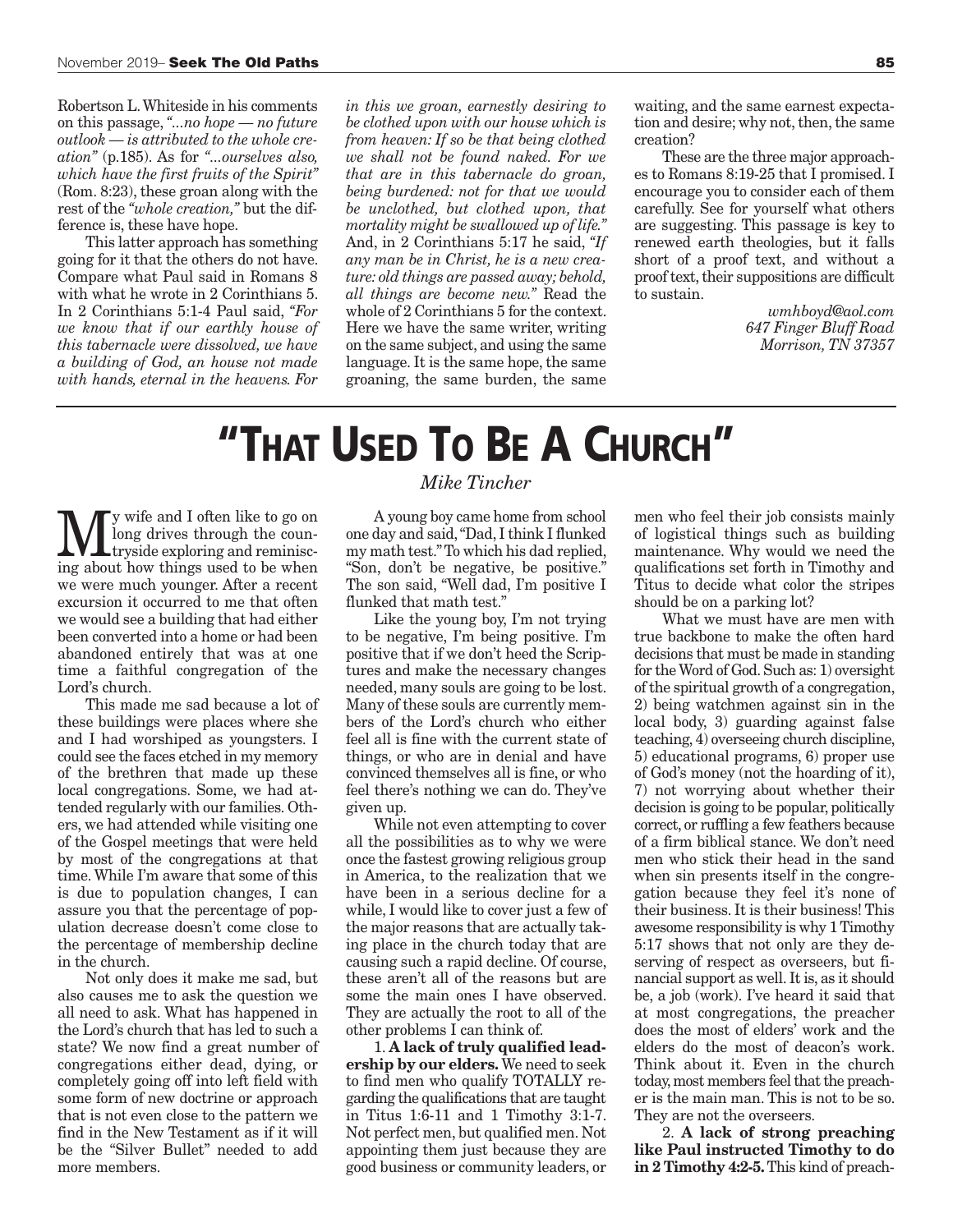ing is considered to be negative by many — a "turn off" they say. Christ taught a tremendous amount more about Hell than He did Heaven. Why? Unless reminded often of what we need to avoid, we become complacent. We become like the Laodiceans in Revelation 3:14-22 — lukewarm.

Too many sound preachers are nearly starved out and too many weak preachers compromise to earn a paycheck. This causes two serious problems. Many good men, especially younger, energetic men, won't enter the ministry because, while not preaching to become rich, they don't want to qualify for public assistance in order to do so, either. Located preaching is hard enough without nearly starving to death, too. The other problem is that, oftentimes, once a sound minister finally gets a decent paying job after nearly starving, he then feels compelled to give the people what they want, to make them happy, not caring what God wants.

3. **A weak membership.** We need members who are "all in" on their Christianity. What I mean is, Christians that show in word and deed that being a child of God is the number one focus of their lives, not just a part of their lives. We need members who know God's Word, practice God's Word and live God's Word 24/7. We need Christians who realize and understand that being a "faithful" Christian is not JUST someone whose attendance is good. While no one can do everything, all can do something. I have a pet saying. "If you want more to be committed, commit yourself." Christianity is NOT a spectator sport. Our focus is to serve, not be served. Look at the pattern of the first century church. It was proactive and outgoing, not "spiritual hospitals" like we see so commonly today. I have said many times that if Paul could in some way be transformed into the twenty first century, what would he think of the state of the church today? The reason I don't use Christ in this example is that He already knows. Overall, do you feel that He is pleased with what is happening in so many congregations today?

In our heart of hearts, we know where we are lacking if we are honest with ourselves. While much lip service has been given to this situation over the years, what are we doing about it? The time to begin is now. Let's not be paralyzed with dread or fear. Let's not be overcome with lethargy. While I fully understand that even though we are to strive to be Christ-like in everything we say and do, we will never fully attain it, but that never gives us an excuse to not give our best.

There are many basic themes of the Bible, but remember that one of the main themes is that God accepts nothing short of our best, never has, never will. If we don't do our true best according to God's Word, perhaps someone in the future will drive by the building where we currently meet and say, "I remember when that used to be where the church met."

> *4178 Whitten Ridge Rd Milton, WV 25541*

### **RESPONSIBILITY TO THE ELDERSHIP**

There are matters that require<br>straight-forward language and<br>our subject is one of them. The<br>Lord's church was established and one straight-forward language and Lord's church was established and organized by Christ. It is revealed to us in the New Testament. Christ is head over all things to the church (Col. 1:18). It is organized into local congregations that are overseen by elders, served by deacons, taught by preachers and teachers, and every member a part of the body. This is the Biblical pattern.

Those who serve in the work as elders and deacons are men who are to have certain qualifications as outlined in First Timothy three and Titus one. Elders have certain duties before God and the congregation. Various terms are used to designate their work, such as elder, pastor, shepherd, presbyter, overseer, and bishop.

Paul stated to the elders of the church of Ephesus, *"Take heed therefore unto yourselves, and to all the flock, over the which the Holy Ghost hath made you overseers, to feed the church of God, which he hath purchased with his own blood. For I know this, that after my departing shall grievous wolves*

#### *James W. Boyd*

*enter in among you, not sparing the flock. Also of your own selves shall men arise, speaking perverse things, to draw away disciples after them. Therefore watch, and remember, that by the space of three years I ceased not to warn every one night and day with tears"* (Acts 20:28-31).

#### **THEIR TASK**

Their work is to feed the church the spiritual food, exercise oversight or superintendence and direction of affairs, guard the church from error, whether it comes from Within, Without, or even from among themselves, and to see to it that God's will is done, taught, and respected rather than defiled, perverted, and ignored.

Hebrews 13:7,17, *"Remember them which have the rule over you, who have spoken unto you the word of God; whose faith follow, considering the end of their conversation. ... Obey them that have the rule over you and submit yourselves for they watch for your souls, as they that must give account, that they may do it with joy, and not with grief: for that is unprofitable for you."* Ruling, watching, being examples, leading are parts of the work.

First Thessalonians 5:12, *"And we beseech you brethren, to know them which labor among you, and are over you in the Lord, and admonish you...."* Those who are over others in the Lord are the overseers or elders. Their labor includes service to the church, admonishing and teaching the things that must be proclaimed.

First Peter 5:1-3, *"The elders which are among you I exhort, who am also an elder, and a witness of the sufferings of Christ, and also a partaker of the glory that shall be revealed: Feed the flock of God which is among you, taking the oversight thereof, not by constraint, but willingly; not for filthy lucre, but of a ready mind; Neither as being lords over God's heritage, but being ensamples to the flock."* This repeats what has been said plus the prohibition of being "lords", and acting like bosses. Elders are not dictators nor tyrants. They neither make nor break God's revealed will, but are to uphold truth, defend truth, not legislate truth nor compromise it.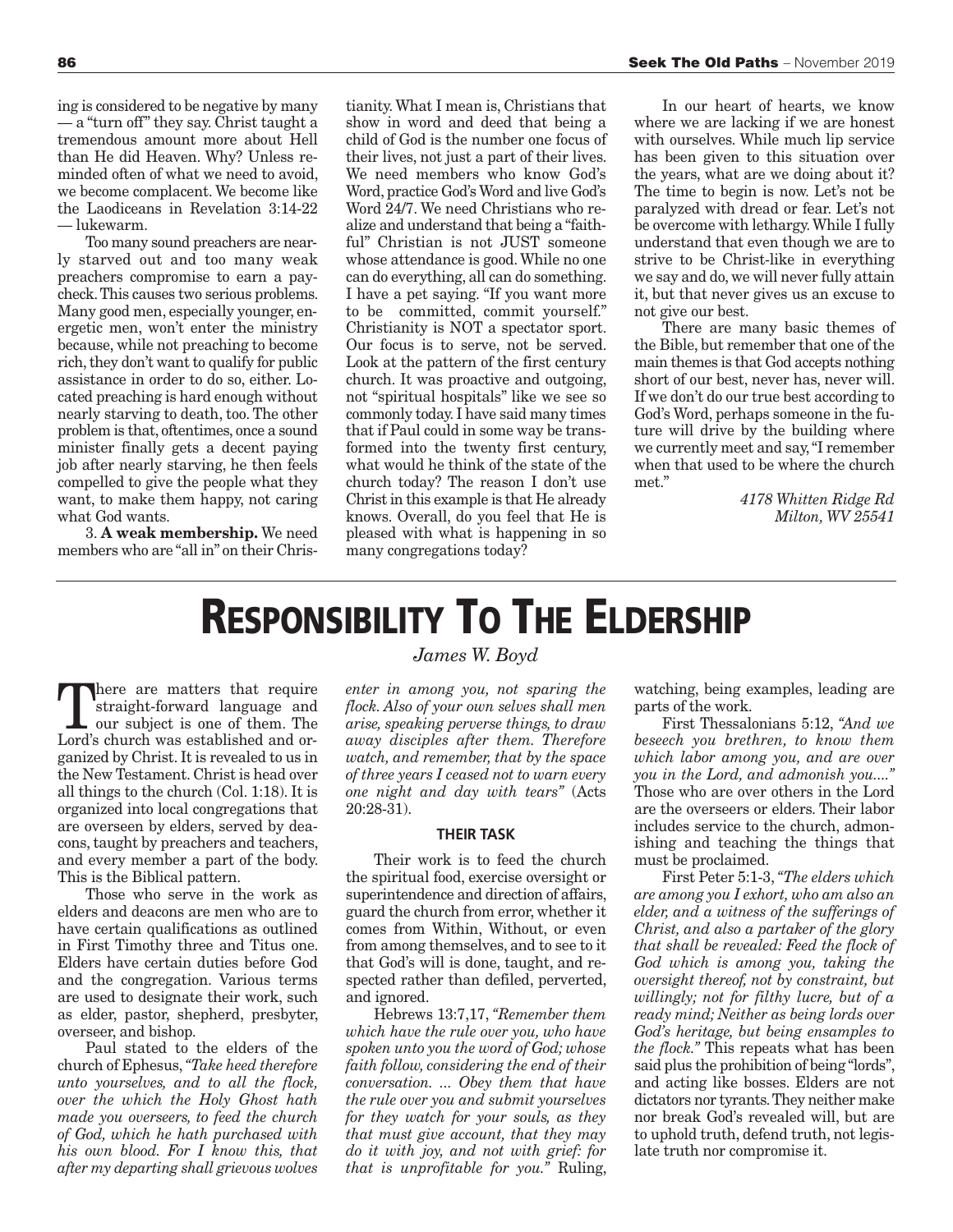#### **THEIR AUTHORITY**

Elderships do have authority to rule, to carry out their God-given function. If they did not have authority, then the very purposes mentioned in the above texts could not be expedited by them. There is no more awesome responsibility on human beings than on elders. They shall give account for everyone in their charge (Heb. 13:17). Paul calls it a "good work" (1 Tim. 3:1).

### **MEMBERS HAVE A DUTY**

The congregation led by elders also has responsibilities to those who lead them. Elders are to be held with honor (1 Tim. 5:17,18); even double honor, including moral, spiritual, and material support, when they perform their duties well.

First Thessalonians 5:12-13 calls for members to have knowledge of them, which means more than simply knowing who they are and calling their names. It means to grant respect due them because of the work they discharge. These verses also teach us to esteem them highly in love. This love is not some weak and mushy sentimentality or a personal affection. We are to love every brother or sister. But God expects members of the church to help, not hinder, the eldership in its work. This is done by consideration, kindness, respect, aid, and assistance.

First Timothy 5:19 teaches us not to receive accusations against an elder except it be by two or three witnesses. Those who lead are subject to criticism. They are not infallible in their work and lives. They are still human beings and prone to mistakes, individually and collectively, just like others. Sometimes some act as if an elder is to be absolutely sinlessly perfect and have infallible judgment, every time, on everything, or he becomes a target. God's plan that calls for a plurality of elders over each congregation helps to prevent mistakes. When errors are proven, First Timothy 5:20 applies. *"Them that sin, rebuke before all, that others may also fear."* But the Bible teaches it is wrong to receive, accept accusation and criticisms of elders without proper proof. To open a barrage against an elder, openly, publicly, or privately, when there is no support or justification for it, is to sin. Some are very long and loud in talking about and against some elders, but will not talk to and with the elders.

Hebrews 13:7,17, already quoted, teaches us to be mindful of them, considerate, which means literally to have a feeling for. It calls for attentiveness, giving heed, paying attention and conforming. We have a duty to follow their faith, imitate their good lives, obey their decision, submit to their rules. The writer is saying we are not to cause them grief while they do their work, but be a source of joy to them. This does not mean to follow them or any other into doing wrong and sinning against God. The idea is not difficult to understand.

#### **FOLLOW THEIR LEAD**

Suffice it to say that leaders cannot lead if followers will not follow. It is strange how some in a congregation will ask a man to serve as an elder and then give him the hardest time he can in his work. The relationship of elders to the members is that of leaders and followers — brethren together. Since God expects elders to lead, does He not also expect members to follow? Elders are to feed. Members are to partake of the food offered. Elders are to rule. Members are to submit to that rule. When elders are discharging their duty as the Bible teaches them, they have the right to expect the congregation to feel obligated to hold up their hands and give them support and assistance. There are instances when elderships act arbitrarily and even sinfully. Nobody is required to follow such leadership. When they go astray on some matter, we have the duty to point this out to them rather than create rebellion against them.

It is a sinful deed to be a rebel against those who properly rule. We emphasize properly. We sin to defy those we are to obey if they are doing their duties. Those who serve as elders are brethren in the Lord. They should receive the courtesy every brother is to give to every other brother, and even more, because of the special tasks they are expected to perform.

#### **ABUSE OF POWER**

Some elders take advantage of their place and act like they are drivers of their personal slaves. We have known men in elderships who have yet to learn the first principles of being considerate toward the congregation, who have the "I am boss" attitude toward their work. But the failure of some misplaced men who by misfortune have been appointed

over a congregation does not excuse members from their duties. Very rarely is the case when there is not something deserving in an eldership.

We urge elders to be attentive to their work and discharge it with great efficiency. We also urge members of the church to be aware of the responsibilities we all have toward elderships. God's plan works better than anything man can devise when it is practiced.

> *A Burning Fire, Vol. 14, No.7 2720 S Chancery St. McMinnville, TN 37110*

#### **Four Basic Truths…**

*(Continued from page 81)*

after forty days of fasting, He declared (in essence) that He would choose starving to death over disobeying God's word (Matt. 4:1-4). He submitted Himself to the suffering and agony of Calvary because "it is written" pre-eminently governed His life (Luke 24:46). The truth of the matter is that the authoritative word of God governed His life from cradle to grave. It was the food that fueled Him (John 4:34). It was His preeminent passion (John 5:30). It was His reason for existence (John 6:38). It is the unmistakable example that He set. This is God's exclusive pattern for unity.

> *1625 Bilbrey Park Dr. Cookeville, TN 38501*

### **CONTRIBUTIONS**

| Baker C/C, Baker, FL \$25          |  |
|------------------------------------|--|
| Midway C/C, Murfreesboro, TN\$100  |  |
|                                    |  |
| Wood C/C, Woodbury, TN\$50         |  |
|                                    |  |
|                                    |  |
| Mrs. Wilburn Moore\$150            |  |
|                                    |  |
|                                    |  |
| James Williamson, Jr\$50           |  |
|                                    |  |
|                                    |  |
|                                    |  |
| Arlington C/C, McMinnville, TN\$50 |  |
|                                    |  |
| Bradford C/C, Bradford, TN\$150    |  |
|                                    |  |
| Neelys Bend C/C, Madison, TN \$125 |  |
|                                    |  |
| Beginning Balance \$5,209.39       |  |
| Contributions\$1,600.00            |  |
| Debits                             |  |
|                                    |  |
|                                    |  |
| Ending Balance\$2,913.89           |  |